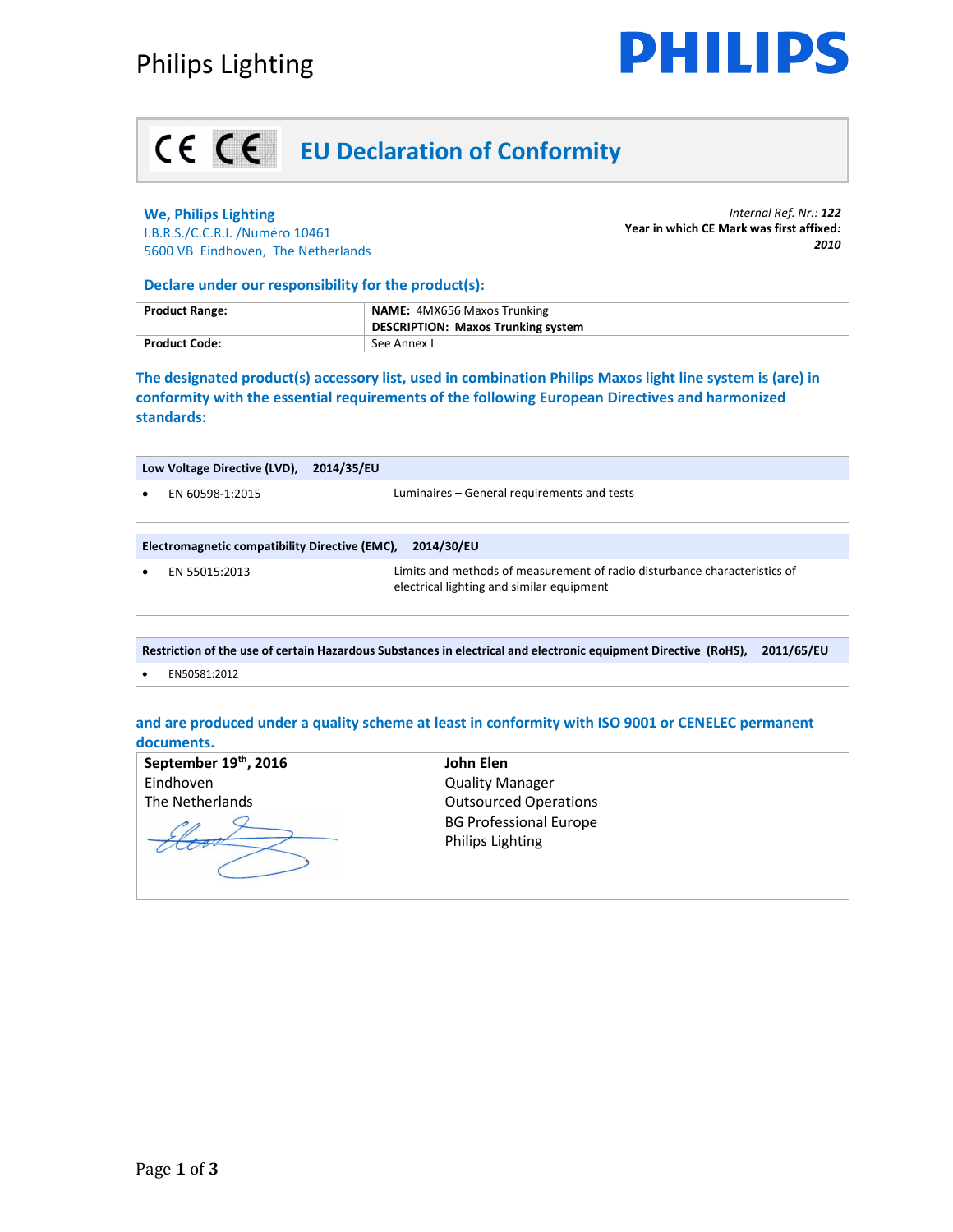# **PHILIPS**

## Philips Lighting

## **EU Declaration of Conformity Annex I**

### **We, Philips Lighting**

I.B.R.S./C.C.R.I. /Numéro 10461 5600 VB Eindhoven, The Netherlands **Declare under our responsibility for the product(s):** Product range: 4MX656

*Internal Ref. Nr.: 122* **Year in which CE Mark was first affixed***: 20***10 Annex I** 

| <b>Product code</b> | <b>Designation code</b> |
|---------------------|-------------------------|
|                     |                         |
| 9106 301 17226      | 4MX656 492 5x2.5 WH     |
| 9106 351 13126      | 4MX656 541 5x1.5 SI     |
| 9106 351 13226      | 4MX656 542 5x1.5 SI     |
| 9106 301 13126      | 4MX656 541 5x1.5 WH     |
| 9106 301 17326      | 4MX656 493 5x2.5 WH     |
| 9106 301 23126      | 4MX656 541 7x1.5 WH     |
| 9106 301 26126      | 4MX656 491 7x1.5 WH     |
| 9106 301 26226      | 4MX656 492 7x1.5 WH     |
| 9106 301 26326      | 4MX656 493 7x1.5 WH     |
| 9106 301 27126      | 4MX656 491 7x2.5 WH     |
| 9106 301 27226      | 4MX656 492 7x2.5 WH     |
| 9106 311 27126      | 4MX656 491 2x5x2.5 WH   |
| 9106 311 27226      | 4MX656 492 2x5x2.5 WH   |
| 9106 301 27326      | 4MX656 493 7x2.5 WH     |
| 9106 311 27326      | 4MX656 493 2x5x2.5 WH   |
| 9106 301 24126      | 4MX656 541 7x2.5 WH     |
| 9106 301 24226      | 4MX656 542 7x2.5 WH     |
| 9106 301 24326      | 4MX656 543 7x2.5 WH     |
| 9106 301 13226      | 4MX656 542 5x1.5 WH     |
| 9106 301 13326      | 4MX656 543 5x1.5 WH     |
| 9106 301 14126      | 4MX656 541 5x2.5 WH     |
| 9106 301 14226      | 4MX656 542 5x2.5 WH     |
| 9106 311 57126      | 4MX656 491 2x7x2.5 WH   |
| 9106 301 14326      | 4MX656 543 5x2.5 WH     |
| 9106 311 57226      | 4MX656 492 2x7x2.5 WH   |
| 9106 311 57326      | 4MX656 493 2x7x2.5 WH   |
| 9106 301 16126      | 4MX656 491 5x1.5 WH     |
| 9106 301 16226      | 4MX656 492 5x1.5 WH     |
| 9106 301 16326      | 4MX656 493 5x1.5 WH     |
| 9106 301 17126      | 4MX656 491 5x2.5 WH     |
| 9106 351 24126      | 4MX656 541 7x2.5 SI     |
| 9106 351 24226      | 4MX656 542 7x2.5 SI     |
| 9106 351 16126      | 4MX656 491 5x1.5 SI     |
| 9106 351 16226      | 4MX656 492 5x1.5 SI     |
| 9106 351 24326      | 4MX656 543 7x2.5 SI     |
| 9106 361 27126      | 4MX656 491 2x5x2.5 SI   |
| 9106 361 27226      | 4MX656 492 2x5x2.5 SI   |
| 9106 351 16326      | 4MX656 493 5x1.5 SI     |
| 9106 351 17126      | 4MX656 491 5x2.5 SI     |
| 9106 351 17226      | 4MX656 492 5x2.5 SI     |
| 9106 361 27326      | 4MX656 493 2x5x2.5 SI   |
| 9106 361 54126      | 4MX656 541 2x7x2.5 SI   |
| 9106 361 54226      | 4MX656 542 2x7x2.5 SI   |
| 9106 351 17326      | 4MX656 493 5x2.5 SI     |
| 9106 351 23126      | 4MX656 541 7x1.5 SI     |